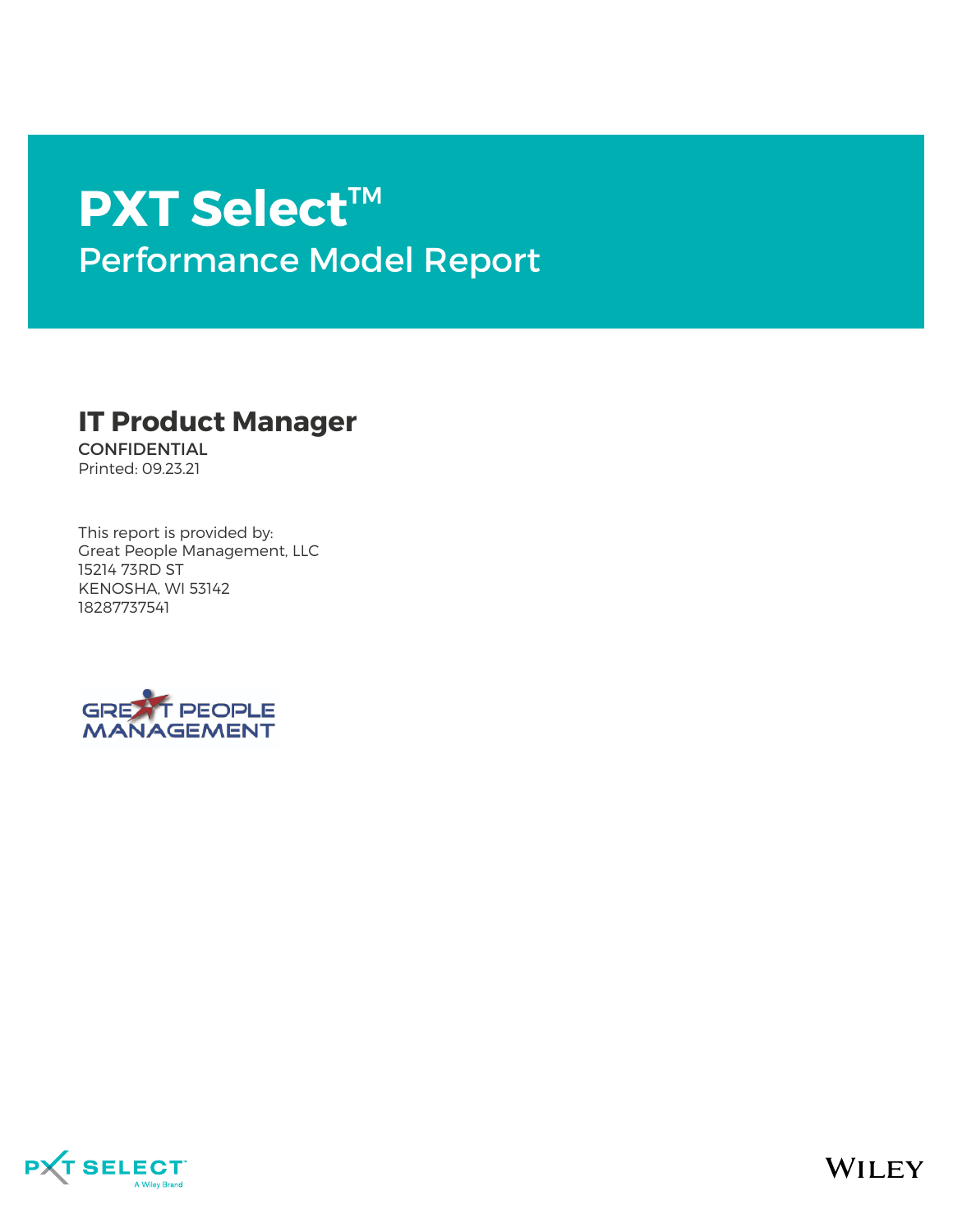## INTRODUCTION

This report presents the Performance Model for IT Product Manager by indicating the desired range of scores on a variety of scales. The ideal candidate would score within each of the highlighted ranges. Further, this report will provide insight into the meaning of each scale and will help you understand the ideal employee for the role.

| What's in this report?                                                             |                                                                        |                                                                                                                                      |  |  |  |  |  |  |
|------------------------------------------------------------------------------------|------------------------------------------------------------------------|--------------------------------------------------------------------------------------------------------------------------------------|--|--|--|--|--|--|
| <b>PERFORMANCE MODEL</b><br>Range of scores typical<br>for success in the position | <b>DEFINITIONS</b><br>Each of the styles and<br>traits will be defined | <b>IDEAL CANDIDATE</b><br>A statement describing<br>the ideal candidate for<br>this position will appear<br>for each style and trait |  |  |  |  |  |  |
|                                                                                    |                                                                        |                                                                                                                                      |  |  |  |  |  |  |

### What is a Performance Model?

The Performance Model is a tool used to determine the fit between a candidate and a given position. The Model takes into account the abilities and perspectives that correspond to a good job fit and provides the ranges of various measures that are predictive of success in the position. An individual's assessment results can then be compared to the Model to gauge the fit between the person and the position.

The Model consists of a range of scores for the Thinking Style and Behavioral Traits scales where most of the successful performers in this position tend to fall. The farther outside this range (Performance Model) an individual's scores fall, the less likely the individual will fit the role.

Interests for the Performance Model are based on the interests identified by those most successful in the position. The greater the degree of alignment between the individual's top three interests and the top three in the Performance Model, the more likely he or she is to find the job activities motivating and enjoyable, which could potentially keep him or her more engaged in the position.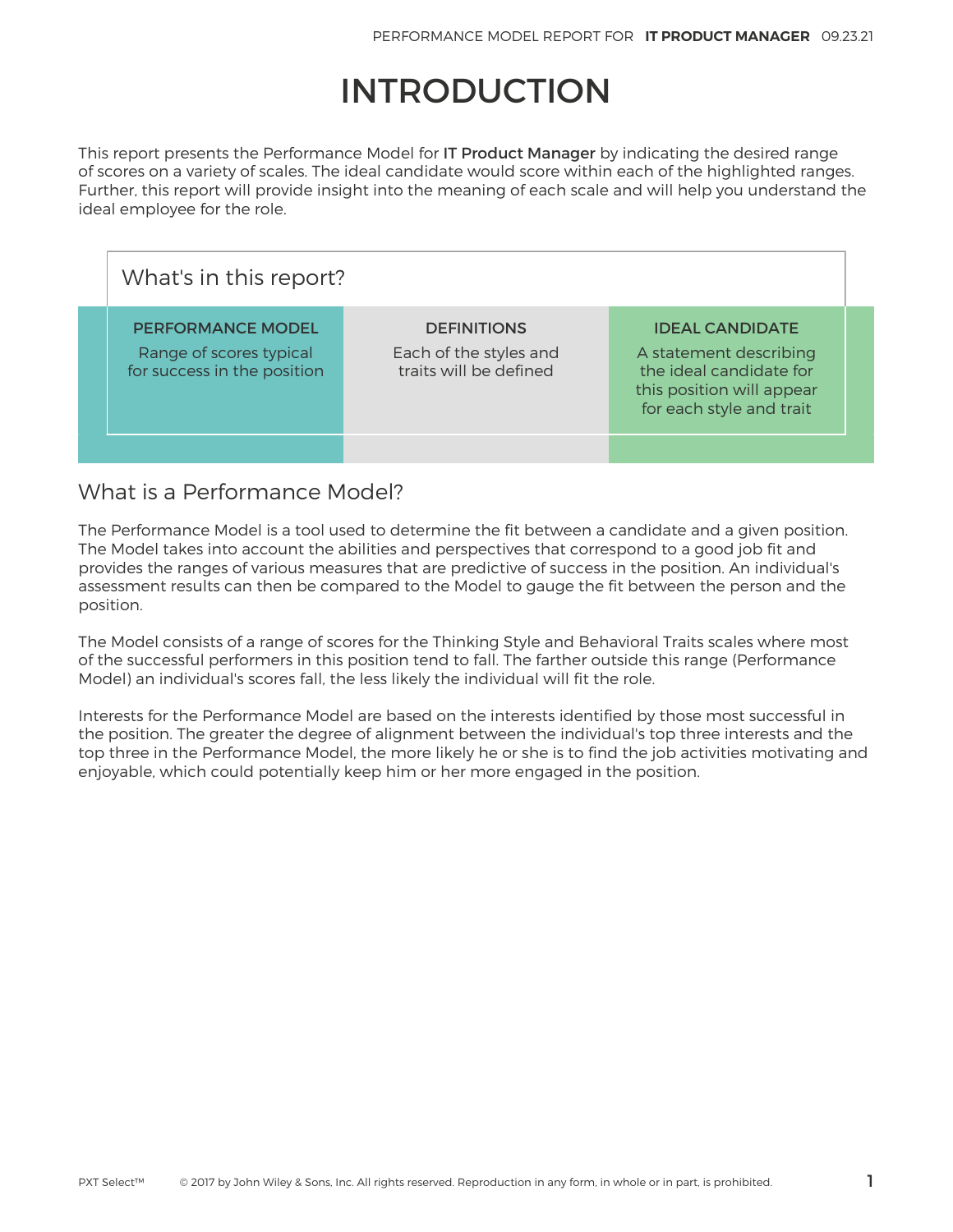## Performance Model

For IT Product Manager

The highlighted ranges represent the IT Product Manager Performance Model.

### THINKING STYLE

|                          | $\mathcal{P}$ | 3 | 4 | 5 | 6 | 8 | 9 | 10 |
|--------------------------|---------------|---|---|---|---|---|---|----|
| <b>Composite Score</b>   |               |   |   |   |   |   |   |    |
| <b>Verbal Skill</b>      |               |   |   |   |   |   |   |    |
| <b>Verbal Reasoning</b>  |               |   |   |   |   |   |   |    |
| <b>Numerical Ability</b> |               |   |   |   |   |   |   |    |
| <b>Numeric Reasoning</b> |               |   |   |   |   |   |   |    |

### BEHAVIORAL TRAITS

| Pace                 |                                                              |  |              |
|----------------------|--------------------------------------------------------------|--|--------------|
|                      | < STEADY                                                     |  | URGENT >     |
| <b>Assertiveness</b> |                                                              |  |              |
|                      | < UNASSUMING                                                 |  | FORCEFUL >   |
| <b>Sociability</b>   |                                                              |  |              |
|                      | <reserved< th=""><th></th><th>OUTGOING &gt;</th></reserved<> |  | OUTGOING >   |
| <b>Conformity</b>    |                                                              |  |              |
|                      | < STRONG-WILLED                                              |  | COMPLIANT >  |
| <b>Outlook</b>       |                                                              |  |              |
|                      | < SKEPTICAL                                                  |  | TRUSTING >   |
| <b>Decisiveness</b>  |                                                              |  |              |
|                      | < DELIBERATE                                                 |  | BOLD         |
| <b>Accommodation</b> |                                                              |  |              |
|                      | < STEADFAST                                                  |  | AGREEABLE >  |
| Independence         |                                                              |  |              |
|                      | < RELIANT                                                    |  | AUTONOMOUS > |
| <b>Judgment</b>      |                                                              |  |              |
|                      | < INTUITIVE                                                  |  | FACTUAL >    |

### TOP INTERESTS

1-ENTERPRISING 2-TECHNICAL 3-FINANCIAL/ADMIN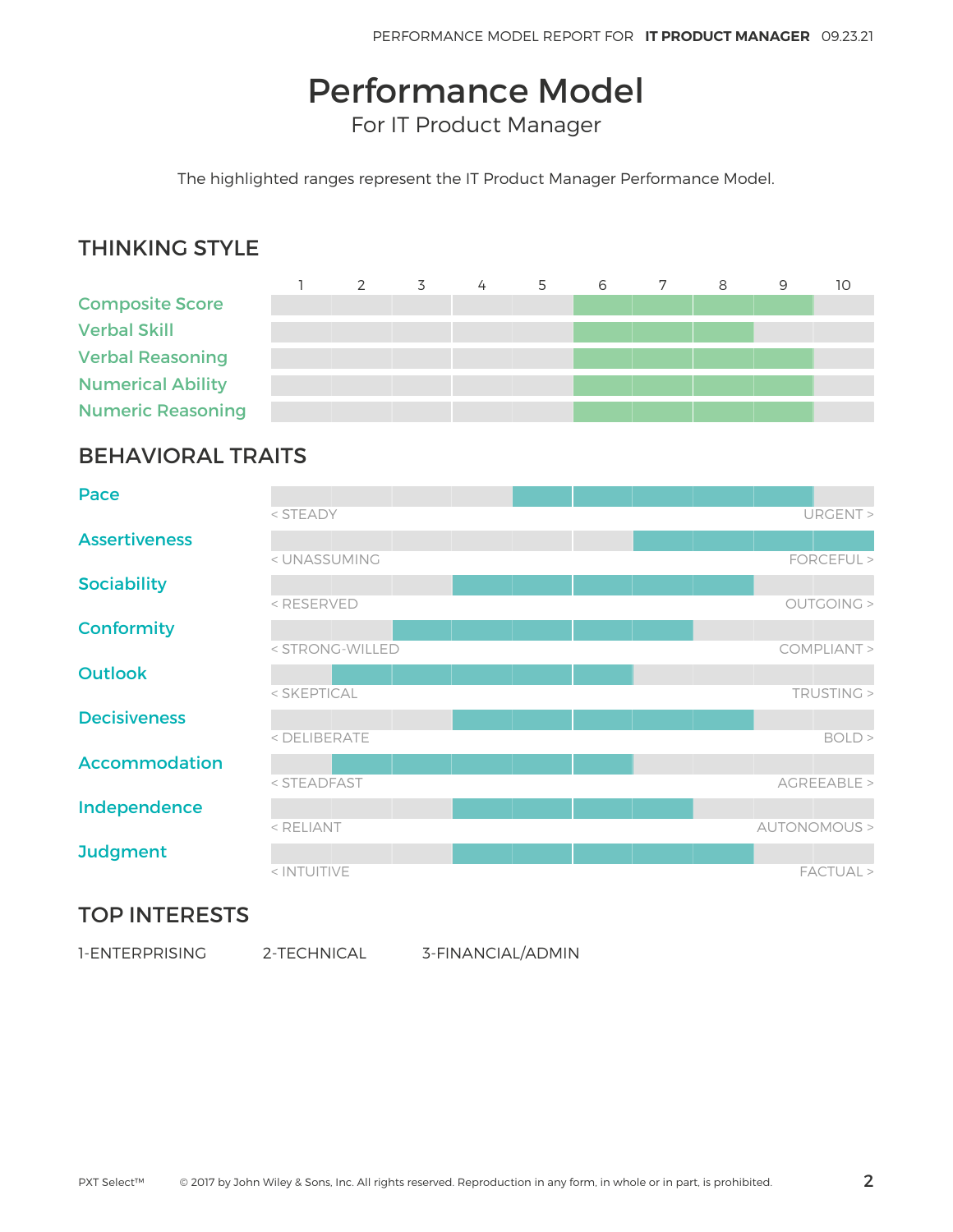## Performance Model

For IT Product Manager

### THINKING STYLE

A primary resource for learning is the ability to process information from one's environment. In most training situations, this information is in the form of either words or numbers. Each of the following scales measures an aspect of understanding words or numbers and using each as part of the reasoning process. They form the foundation for problem solving, communication, interaction, and learning skills used on the job.

|                                                                                     | 1                                                                                                                                                                               | $\overline{2}$         | 3                         | 4 | 5                                                                | 6 | 7                                                                    | 8                                                                                                                                                  | 9 | 10 |  |
|-------------------------------------------------------------------------------------|---------------------------------------------------------------------------------------------------------------------------------------------------------------------------------|------------------------|---------------------------|---|------------------------------------------------------------------|---|----------------------------------------------------------------------|----------------------------------------------------------------------------------------------------------------------------------------------------|---|----|--|
| <b>Composite Score</b>                                                              |                                                                                                                                                                                 |                        |                           |   |                                                                  |   |                                                                      |                                                                                                                                                    |   |    |  |
| A reflection of overall<br>learning, reasoning,<br>and problem-solving<br>potential | $1-3$<br>Best at using the<br>most straightforward<br>concepts of the job                                                                                                       |                        |                           |   | $4 - 7$<br>Takes in information<br>similarly to most people      |   |                                                                      | $8 - 10$<br>Benefits from<br>most development<br>opportunities<br>Ideal Candidate: Understands complex concepts or information without difficulty. |   |    |  |
|                                                                                     | 1                                                                                                                                                                               | $\overline{2}$         | 3                         | 4 | 5                                                                | 6 | 7                                                                    | 8                                                                                                                                                  | 9 | 10 |  |
| <b>Verbal Skill</b>                                                                 |                                                                                                                                                                                 |                        |                           |   |                                                                  |   |                                                                      |                                                                                                                                                    |   |    |  |
| A measure of<br>vocabulary                                                          | $1-3$<br>Communicates<br>using basic language<br>in most situations<br>Ideal Candidate: Can process fairly complex language and has a vocabulary in the<br>above average range. |                        |                           |   | $4 - 7$<br>Comfortable communicating<br>more complex information |   | $8 - 10$<br>Capable of<br>communicating with<br>a diverse vocabulary |                                                                                                                                                    |   |    |  |
|                                                                                     | 1                                                                                                                                                                               | $\overline{2}$         | 3                         | 4 | 5                                                                | 6 | 7                                                                    | 8                                                                                                                                                  | 9 | 10 |  |
| <b>Verbal Reasoning</b>                                                             |                                                                                                                                                                                 |                        |                           |   |                                                                  |   |                                                                      |                                                                                                                                                    |   |    |  |
| Using words for<br>reasoning and<br>problem solving                                 |                                                                                                                                                                                 | $1-3$<br>communication | Prefers easy-to-interpret |   | $4 - 7$<br>Interprets routine<br>communication effectively       |   | $8 - 10$<br>Draws accurate<br>conclusions from<br>verbal information |                                                                                                                                                    |   |    |  |
|                                                                                     | <b>Ideal Candidate:</b> Able to easily analyze complex verbal information and recognize<br>unspoken inferences.                                                                 |                        |                           |   |                                                                  |   |                                                                      |                                                                                                                                                    |   |    |  |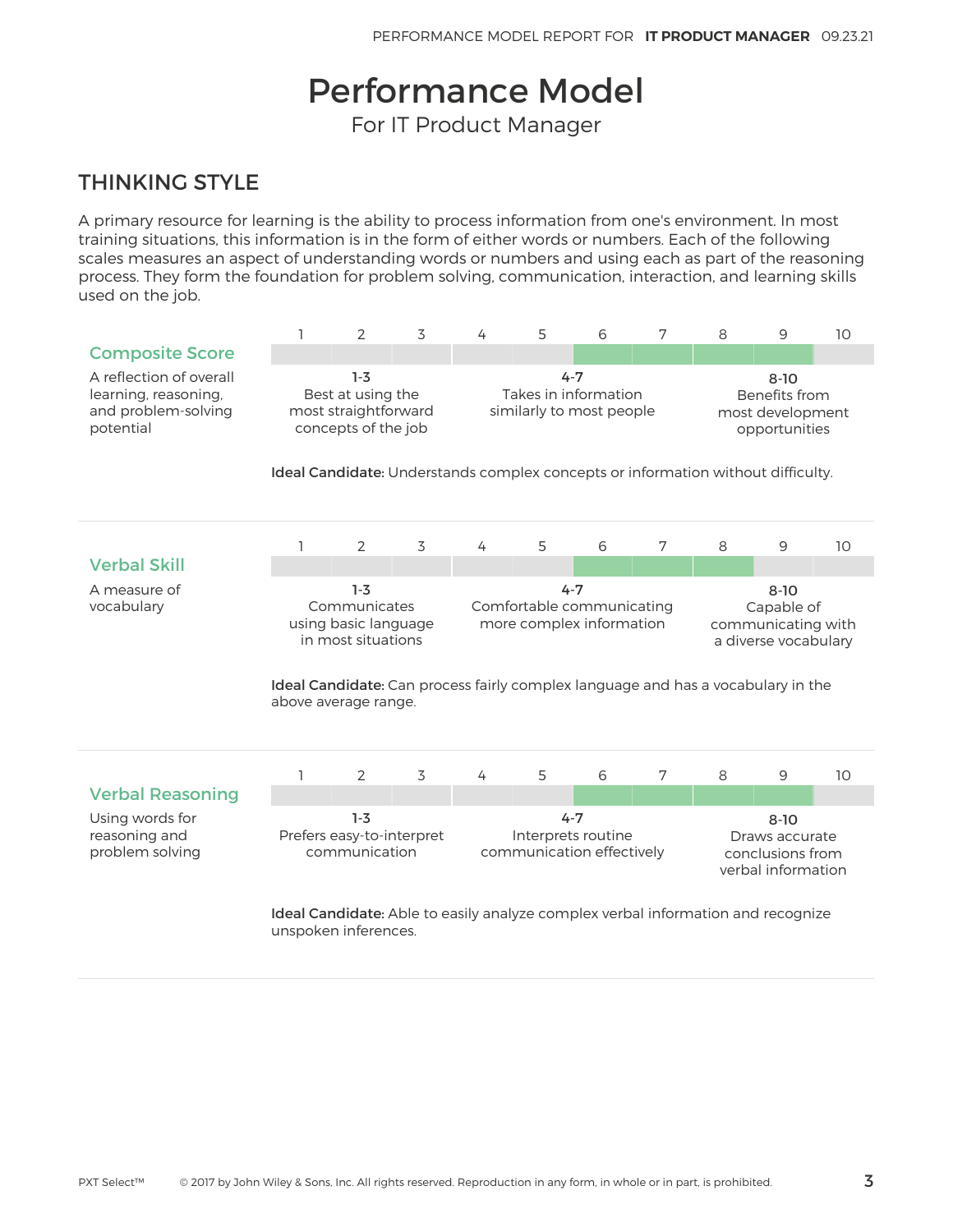|                                                                 |                                                                                                                            | $\mathcal{P}$                                       | 3                                                                                                                                                              | 4                                                                                                                                                 | 5                                                             | 6 | 7                                                                   | 8 | 9 | 10 |  |
|-----------------------------------------------------------------|----------------------------------------------------------------------------------------------------------------------------|-----------------------------------------------------|----------------------------------------------------------------------------------------------------------------------------------------------------------------|---------------------------------------------------------------------------------------------------------------------------------------------------|---------------------------------------------------------------|---|---------------------------------------------------------------------|---|---|----|--|
| <b>Numerical Ability</b>                                        |                                                                                                                            |                                                     |                                                                                                                                                                |                                                                                                                                                   |                                                               |   |                                                                     |   |   |    |  |
| A measure of<br>numerical calculation<br>ability                |                                                                                                                            | $1-3$<br>Most comfortable<br>with easy calculations |                                                                                                                                                                |                                                                                                                                                   | $4 - 7$<br>Comfortable with routine<br>numerical calculations |   | $8 - 10$<br>Able to carry out<br>advanced numerical<br>calculations |   |   |    |  |
|                                                                 | <b>Ideal Candidate:</b> Performs intricate calculations easily and is comfortable<br>communicating complex data to others. |                                                     |                                                                                                                                                                |                                                                                                                                                   |                                                               |   |                                                                     |   |   |    |  |
|                                                                 |                                                                                                                            | 2                                                   | 3                                                                                                                                                              | 4                                                                                                                                                 | 5                                                             | 6 | 7                                                                   | 8 | 9 | 10 |  |
| <b>Numeric Reasoning</b>                                        |                                                                                                                            |                                                     |                                                                                                                                                                |                                                                                                                                                   |                                                               |   |                                                                     |   |   |    |  |
| Using numbers as a<br>basis in reasoning and<br>problem solving | $1-3$<br>May be able to use<br>simple mathematical<br>rules for problem solving                                            |                                                     |                                                                                                                                                                | $4 - 7$<br>$8 - 10$<br>Comfortable drawing conclusions<br>Can easily process<br>based on numerical data<br>numerical data to<br>reach conclusions |                                                               |   |                                                                     |   |   |    |  |
|                                                                 |                                                                                                                            |                                                     | <b>Ideal Candidate</b> : Very capable of analyzing even the most complex numerical data and<br>arriving at accurate and sophisticated conclusions as a result. |                                                                                                                                                   |                                                               |   |                                                                     |   |   |    |  |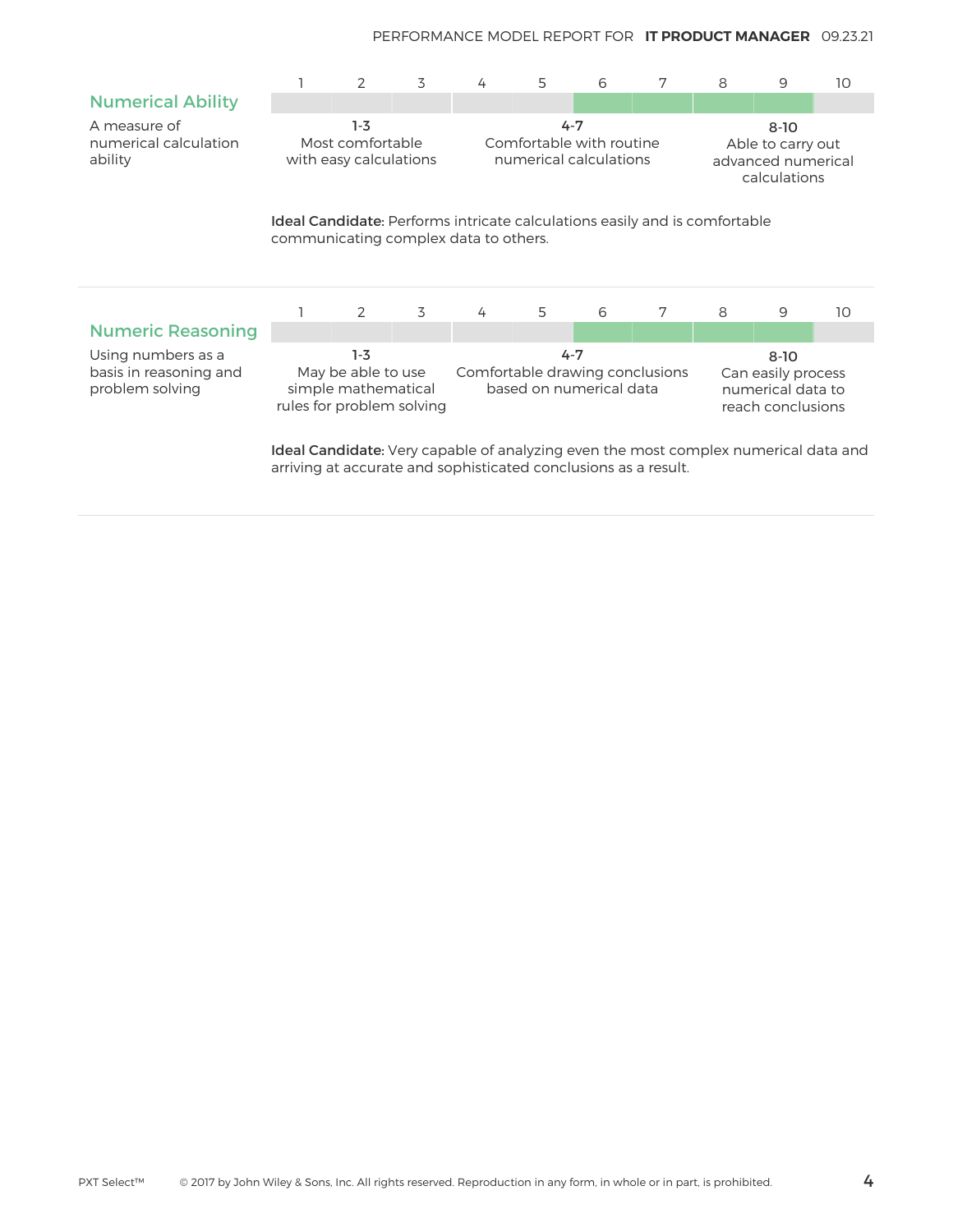### BEHAVIORAL TRAITS

Behavioral Traits help define who we are by influencing our behaviors. As our strengths and the combinations of our behavioral traits vary, so do our behaviors. The following are some of the traits that have been shown to be important in work settings.

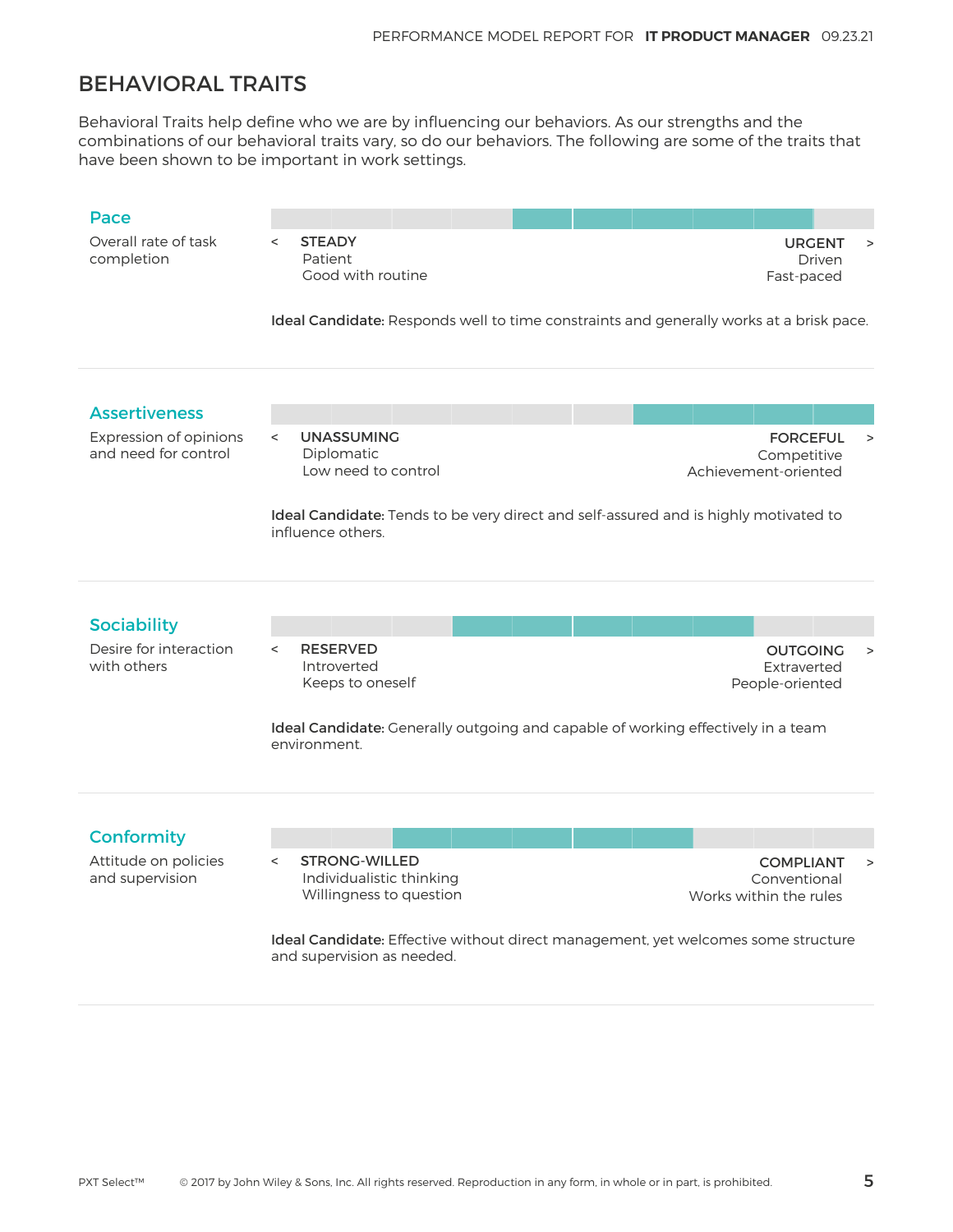